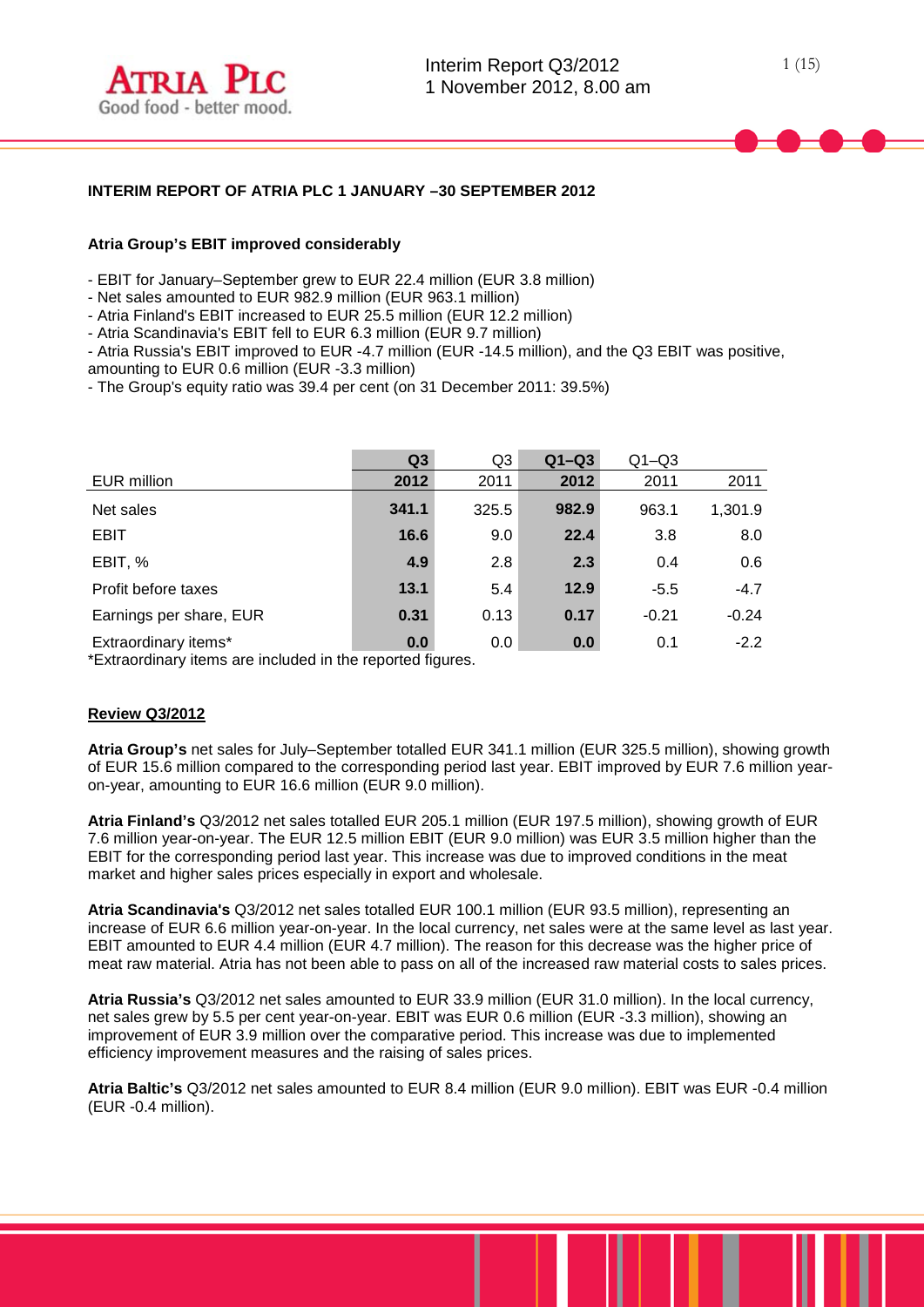

Olle Horm was appointed Executive Vice President of Atria Baltic and a member of Atria Group's Management Team. He assumed his position on 15 August 2012 and reports to Juha Gröhn, CEO, Atria Plc.

### **Review 1 January–30 September 2012**

**Atria Group's** net sales for January–September totalled EUR 982.9 million (EUR 963.1 million), showing growth of EUR 19.8 million compared to the corresponding period last year. EBIT improved by EUR 18.6 million year-on-year, amounting to EUR 22.4 million (EUR 3.8 million). The results for the period include net EUR 0.1 million of non-recurring profit.

**Atria Finland's** net sales for January–September totalled EUR 598.1 million (EUR 586.8 million), up by EUR 11.3 million year-on-year. The EUR 25.5 million EBIT (EUR 12.2 million) was EUR 13.3 million higher than the EBIT for the corresponding period last year. This increase was due to improved conditions in the meat market, higher sales prices, an enhanced sales structure and implemented efficiency improvement measures.

**Atria Scandinavia's** net sales for January–September totalled EUR 284.6 million (EUR 277.1 million), representing an increase of EUR 7.5 million year-on-year. In the local currency, net sales were at the same level as last year. EBIT amounted to EUR 6.3 million (EUR 9.7 million). The reason for this decrease was the higher price of meat raw material. Atria has not been able to pass on all of the increased raw material costs to sales prices.

**Atria Russia's** net sales for January–September amounted to EUR 93.5 million (EUR 91.8 million). In the local currency, net sales were at the same level as last year. EBIT was EUR -4.7 million (EUR -14.5 million), showing an improvement of EUR 9.8 million over the comparative period. This increase was due to implemented efficiency improvement measures, price increases and the streamlining of the product range.

**Atria Baltic's** net sales for January–September totalled EUR 25.4 million (EUR 26.3 million), representing a fall of EUR 0.9 million year-on-year. EBIT was EUR -1.3 million (EUR -0.4 million), which is EUR 0.9 million weaker than in the same period last year. The result for the comparative period contain EUR 0.9 million of non-recurring profit. The results were weighed down by the increase in raw material prices, which could not be fully transferred to sales prices.

Due to an increase in investments, the Group's free cash flow (operating cash flow – cash flow from investments) during the review period was EUR -1.5 million (EUR -0.6 million). Interest-bearing net liabilities came to EUR 417.8 million, showing an increase of EUR 15.1 million since the turn of the year. This increase was mainly due to exchange rate changes.

During the review period, a programme was launched to improve the profitability of Atria Scandinavia's production of meat products. Atria is investing approximately EUR 4.7 million in new production equipment for the Malmö plant. The manufacture of ham products and the slicing of cold cuts will be transferred from the Halmstad plant to the Malmö plant. By the end of September, most of the production had been transferred to Malmö. The transfer will be completed by the end of 2012. The programme is expected to generate annual cost savings of approximately EUR 1.5 million. The savings will begin to materialise in 2012 and will be fully effective from the beginning of 2013.

During the review period, Atria Russia launched a programme aimed at improving production efficiency at the Sinyavino and Gorelovo plants in St Petersburg. These measures are expected to generate annual cost savings of around EUR 2.0 million, which will be fully realised from the beginning of 2013. Meat products are now produced at the centralised Sinyavino and Gorelovo plants.

Atria Plc's Board of Directors decided to terminate the share incentive plan for Atria Group's key personnel and replace it with a new long-term reward programme. The share incentive plan will no longer be applied in 2012.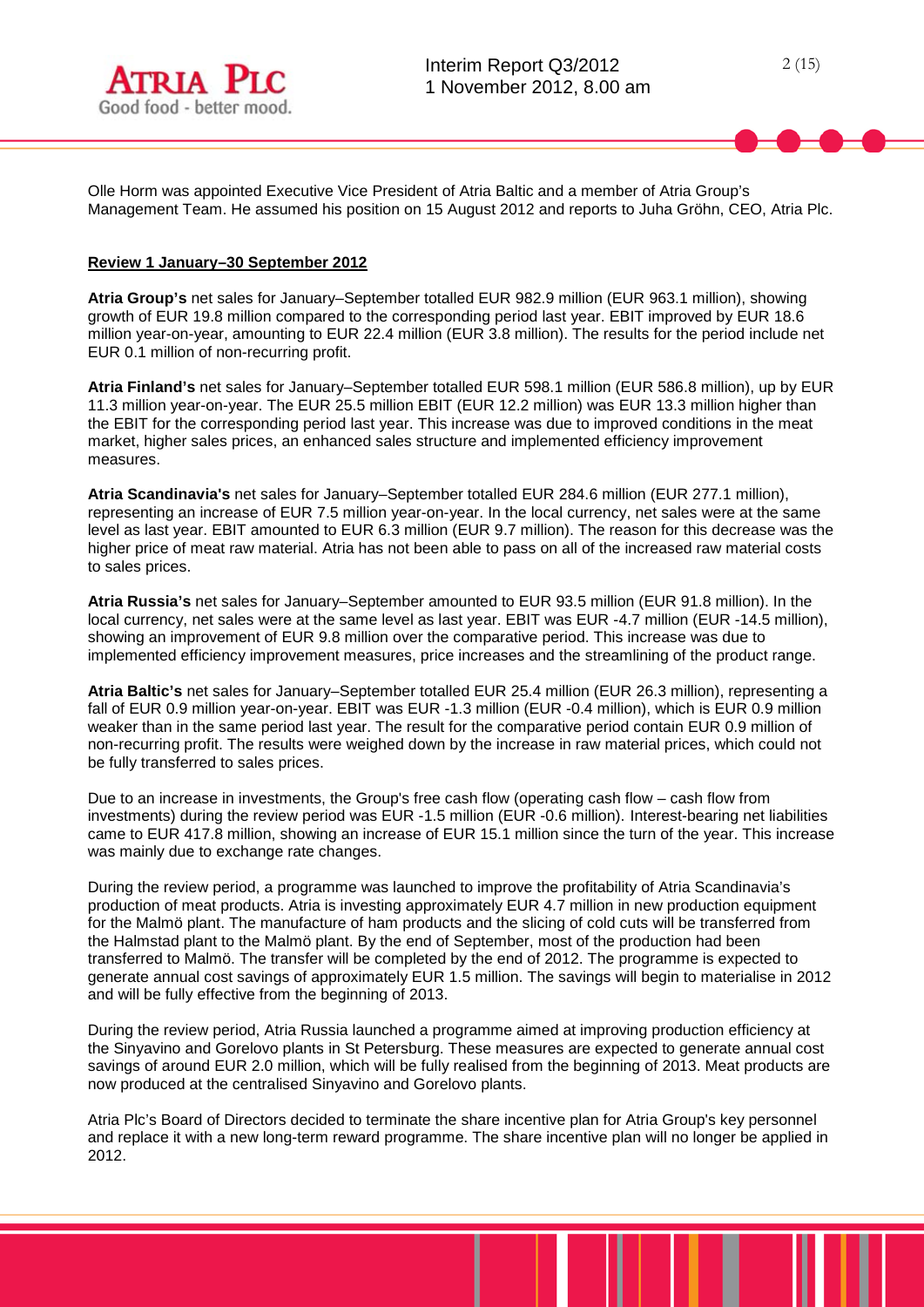

# **Key indicators**

| <b>EUR million</b>                | 30.9.12 | 30.9.11 | 31.12.11 |
|-----------------------------------|---------|---------|----------|
|                                   |         |         |          |
| Equity/share, EUR                 | 15.07   | 14.74   | 14.81    |
| Interest-bearing liabilities      | 425.8   | 423.5   | 409.4    |
| Equity ratio, %                   | 39.4    | 39.8    | 39.5     |
| Gearing, %                        | 99.2    | 101.0   | 97.1     |
| Net gearing, %                    | 97.4    | 98.9    | 95.5     |
| Gross investments in fixed assets | 41.2    | 36.9    | 47.0     |
| Gross investments of net sales, % | 4.2     | 3.8     | 3.6      |
| Average number of employees       | 4.927   | 5,550   | 5,467    |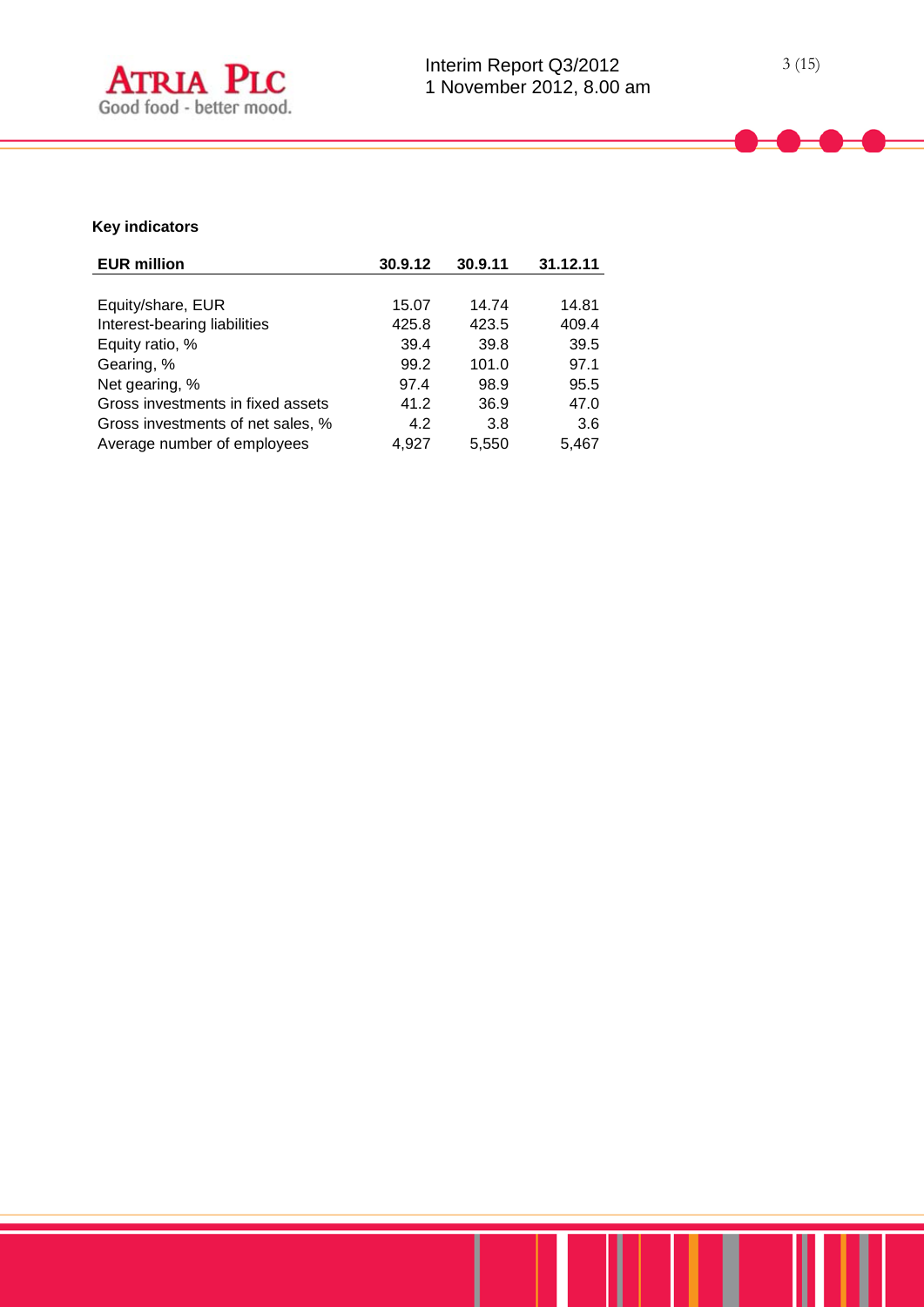# **Atria Finland 1 January–30 September 2012**

|                      | Q <sub>3</sub> | Q <sub>3</sub> | $Q1-Q3$ | $Q1 - Q3$ |        |
|----------------------|----------------|----------------|---------|-----------|--------|
| EUR million          | 2012           | 2011           | 2012    | 2011      | 2011   |
| Net sales            | 205.1          | 197.5          | 598.1   | 586.8     | 793.7  |
| <b>EBIT</b>          | 12.5           | 9.0            | 25.5    | 12.2      | 19.3   |
| EBIT, %              | 6.1            | 4.6            | 4.3     | 2.1       | 2.4    |
| Extraordinary items* | 0.0            | 0.0            | 0.0     | 0.0       | $-1.8$ |

\*Extraordinary items are included in the reported figures.

**Atria Finland's** Q3/2012 net sales totalled EUR 205.1 million (EUR 197.5 million), showing growth of EUR 7.6 million year-on-year. The EUR 12.5 million EBIT (EUR 9.0 million) was EUR 3.5 million higher than the EBIT for the corresponding period last year. This increase was due to improved conditions in the meat market and higher sales prices especially in export and wholesale.

Net sales for January–September increased by EUR 11.3 million to EUR 598.1 million (EUR 586.8 million). The EUR 25.5 million EBIT (EUR 12.2 million) for the period was EUR 13.3 million higher than the EBIT for the corresponding period last year. This increase was due to improved conditions in the meat market, higher sales prices, an enhanced sales structure and implemented efficiency improvement measures.

All meat used as raw material for Atria products is domestically sourced. Taking into account all types of meat, prices were approximately 8 per cent higher than in the same period last year.

According to Atria's own estimate, its market share in the retail trade in Q3 strengthened slightly compared to the first half of the year and the corresponding period last year, and exceeded 25 per cent. Compared to H1, the market shares of cold cuts, sausages and convenience foods have improved (source: Nielsen Panel Track).

The modernisation of the Kauhajoki bovine slaughterhouse and cutting plant and the Seinäjoki chicken hatchery are progressing as planned. The new slaugherhouse will be opened in early 2013, and the hatchery will be completed in spring 2013. Part of the hatchery's additional capacity was already operational in summer 2012.

The projects in Atria's Handprint programme are progressing according to plan. During the review period, Atria held open days for consumers at Atria's contract production farms. The objective was to increase openness and show how well and responsibly pork is produced in Finland.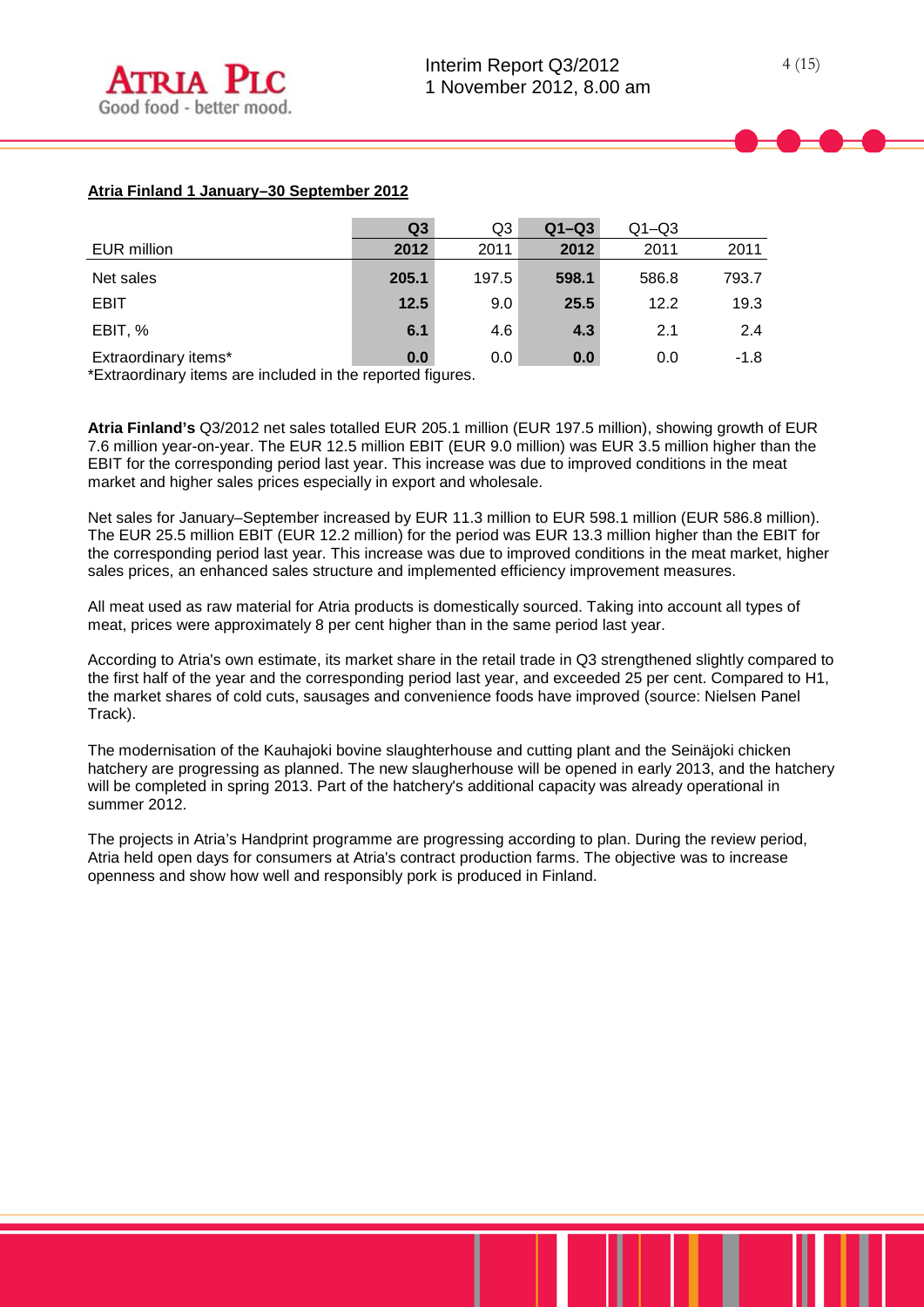|                      | Q <sub>3</sub> | Q3   | $Q1-Q3$ | $Q1 - Q3$ |       |
|----------------------|----------------|------|---------|-----------|-------|
| EUR million          | 2012           | 2011 | 2012    | 2011      | 2011  |
| Net sales            | 100.1          | 93.5 | 284.6   | 277.1     | 374.9 |
| <b>EBIT</b>          | 4.4            | 4.7  | 6.3     | 9.7       | 13.8  |
| EBIT, %              | 4.3            | 5.0  | 2.2     | 3.5       | 3.7   |
| Extraordinary items* | 0.0            | 0.0  | 0.0     | 0.0       | 0.7   |

\*Extraordinary items are included in the reported figures.

**Atria Scandinavia's** Q3/2012 net sales totalled EUR 100.1 million (EUR 93.5 million), representing an increase of EUR 6.6 million year-on-year. In the local currency, net sales were at the same level as last year. The EUR 4.4 million EBIT (EUR 4.7 million) was EUR 0.3 million lower than in the comparative period.

Net sales for January–September increased by EUR 7.5 million to EUR 284.6 million (EUR 277.1 million). In the local currency, net sales were at the same level as last year. The EUR 6.3 million EBIT (EUR 9.7 million) for the period was EUR 3.4 million lower than in the comparative period. The reason for this decrease was the higher price of meat raw material. Atria has not been able to pass on all of the increased raw material costs to sales prices.

A strong upward trend continued in the sale of Atria's own brands. The growth of Atria's market share in meat products exceeded the market growth. The market shares of the Lönneberga and 3-Stjernet cold cut products strengthened (source: AC Nielsen). The sale of Foodservice products has increased markedly. Atria Concept, which operates in the fast food business, has opened 316 new sales outlets in its operating area during the ongoing year.

During the review period, a programme was launched to improve the profitability of Atria Scandinavia's production of meat products. Atria is investing approximately EUR 4.7 million in new production equipment for the Malmö plant. The manufacture of ham products and the slicing of cold cuts will be transferred from the Halmstad plant to the Malmö plant. By the end of September, most of the production had been transferred to Malmö. The transfer will be completed by the end of 2012. The programme is expected to generate annual cost savings of approximately EUR 1.5 million. The savings will begin to materialise in 2012 and will be fully effective from the beginning of 2013.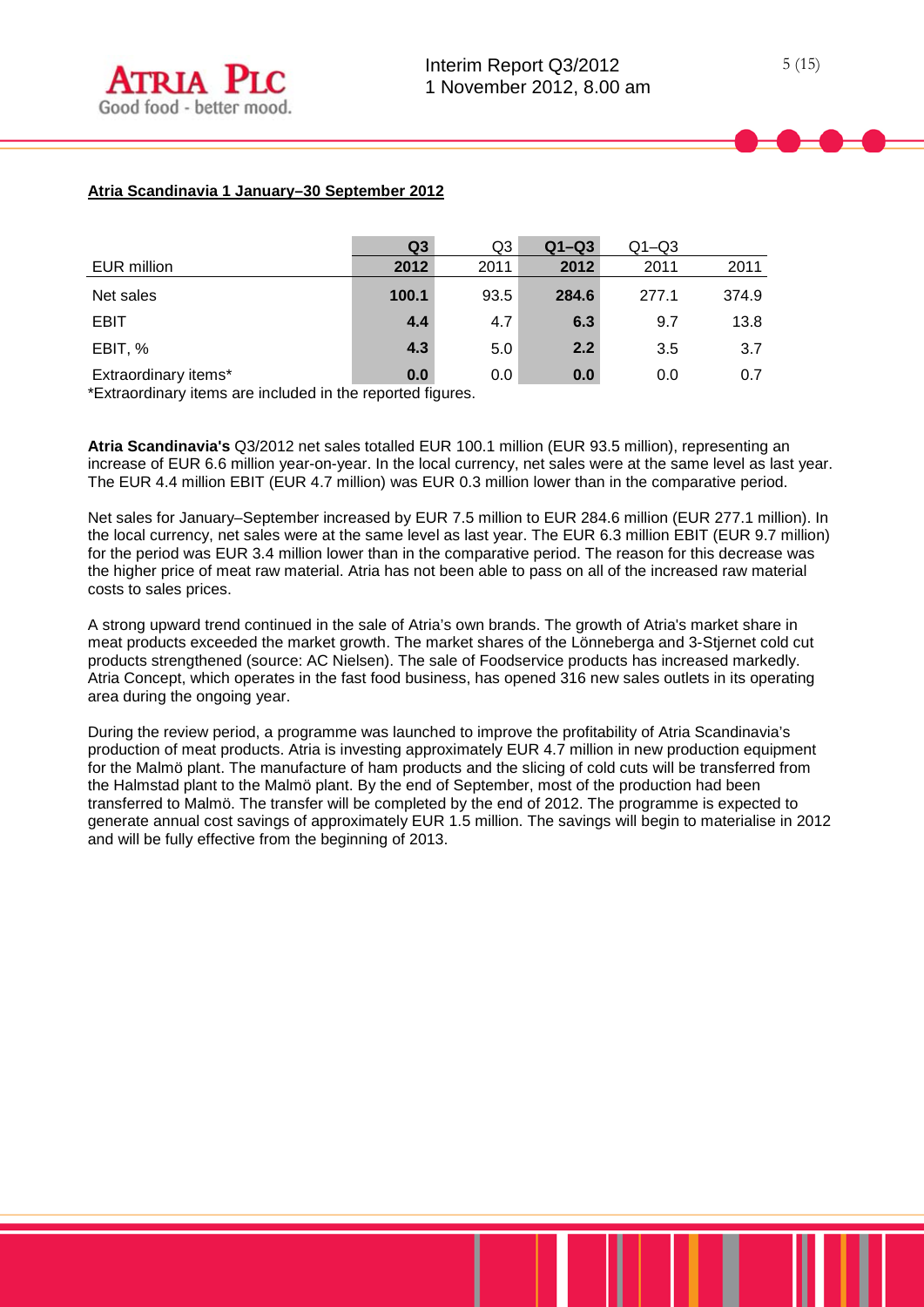## **Atria Russia 1 January–30 September 2012**

|                                                                                                                                        | Q <sub>3</sub> | Q3      | $Q1-Q3$ | $Q1 - Q3$ |         |
|----------------------------------------------------------------------------------------------------------------------------------------|----------------|---------|---------|-----------|---------|
| EUR million                                                                                                                            | 2012           | 2011    | 2012    | 2011      | 2011    |
| Net sales                                                                                                                              | 33.9           | 31.0    | 93.5    | 91.8      | 123.0   |
| <b>EBIT</b>                                                                                                                            | 0.6            | $-3.3$  | $-4.7$  | $-14.5$   | $-18.9$ |
| EBIT, %                                                                                                                                | 1.8            | $-10.7$ | $-5.0$  | $-15.8$   | $-15.4$ |
| Extraordinary items*<br>스마 - Allen - Allen - Allen - Allen - Allen - Allen - Allen - Allen - Allen - Allen - Allen - Allen - Allen - A | 0.0            | 0.0     | 0.0     | 0.0       | 0.0     |

\*Extraordinary items are included in the reported figures.

**Atria Russia's** Q3/2012 net sales amounted to EUR 33.9 million (EUR 31.0 million). In the local currency, net sales grew by 5.5 per cent year-on-year. EBIT was EUR 0.6 million (EUR -3.3 million), showing an improvement of EUR 3.9 million over the comparative period.

Net sales for January–September increased by EUR 1.7 million to EUR 93.5 million (EUR 91.8 million). EBIT for the period was EUR -4.7 million (EUR -14.5 million), showing an improvement of EUR 9.8 million year-onyear.

The considerable increase in EBIT was the result of the implementation of measures in line with the strategy. These included improving the cost structure, enhancing efficiency in raw material procurement and management, and strengthening the market position in the St Petersburg region.

During the first half of the year, Atria Russia launched a programme aimed at improving productivity at the Sinyavino and Gorelovo plants in St Petersburg. These measures are expected to generate annual cost savings of around EUR 2.0 million, which will be fully realised from the beginning of 2013. Meat products are now produced at the centralised Sinyavino and Gorelovo plants.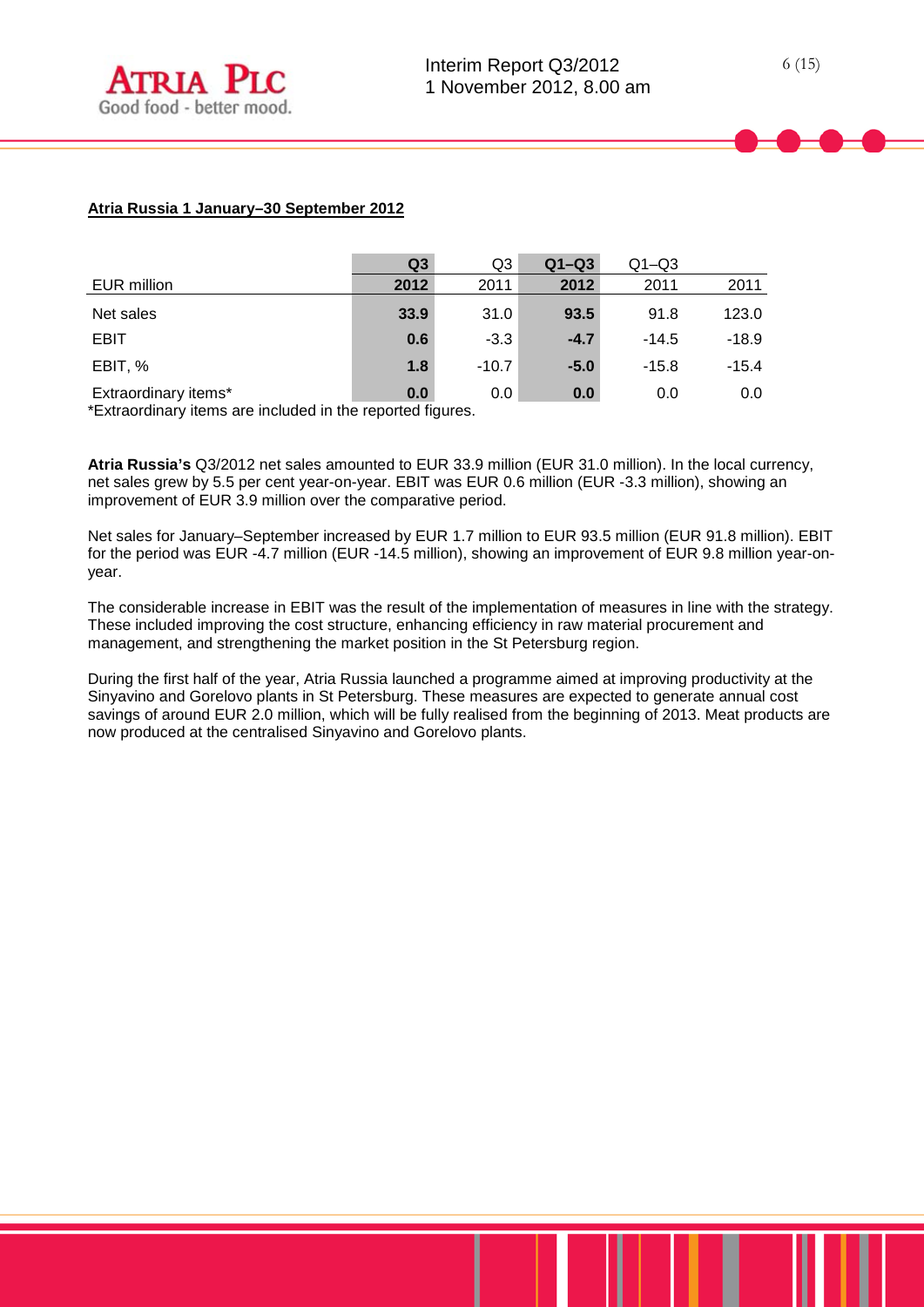## **Atria Baltic 1 January–30 September 2012**

|                                                                                                                                                                                                                                                                | Q <sub>3</sub>              | Q3     | $Q1-Q3$ | $Q1 - Q3$ |        |
|----------------------------------------------------------------------------------------------------------------------------------------------------------------------------------------------------------------------------------------------------------------|-----------------------------|--------|---------|-----------|--------|
| EUR million                                                                                                                                                                                                                                                    | 2012                        | 2011   | 2012    | 2011      | 2011   |
| Net sales                                                                                                                                                                                                                                                      | 8.4                         | 9.0    | 25.4    | 26.3      | 35.2   |
| <b>EBIT</b>                                                                                                                                                                                                                                                    | $-0.4$                      | $-0.4$ | $-1.3$  | $-0.4$    | $-2.2$ |
| EBIT, %                                                                                                                                                                                                                                                        | $-4.2$                      | $-4.8$ | $-5.0$  | $-1.5$    | $-6.1$ |
| Extraordinary items*<br>.<br>$\frac{1}{2}$ . The contract of the contract of the contract of the contract of the contract of the contract of the contract of the contract of the contract of the contract of the contract of the contract of the contract of t | 0.0<br>$\sim$ $\sim$ $\sim$ | 0.0    | 0.0     | 0.9       | $-0.3$ |

\*Extraordinary items are included in the reported figures.

**Atria Baltic's** Q3/2012 net sales amounted to EUR 8.4 million (EUR 9.0 million). EBIT was EUR -0.4 million (EUR -0.4 million). Raw material prices rose in the first half of the year, which is why the company raised sales prices. The implemented price increases reduced sales volumes, which in turn slowed down the development of net sales and EBIT in Q3.

Net sales for January–September decreased by EUR 0.9 million to EUR 25.4 million (EUR 26.3 million). EBIT for the period was EUR -1.3 million (EUR -0.4 million). The result for the comparative period contain EUR 0.9 million of non-recurring profit.

Olle Horm was appointed Executive Vice President of Atria Baltic and a member of Atria Group's Management Team. He assumed his position on 15 August 2012 and reports to Juha Gröhn, CEO, Atria Plc.

#### **Financing, cash flow, investments and equity ratio**

On 30 September 2012, the Group's undrawn committed credit facilities amounted to EUR 151.8 million (on 31 December 2011: EUR 152.5 million). The average maturity of loans and committed credit limits at the end of the review period was 2 years 8 months (on 31 December 2011: 3 years 1 month).

During the review period, the Group's free cash flow (operating cash flow – cash flow from investments) was EUR -1.5 million (EUR -0.6 million). Interest-bearing net liabilities came to EUR 417.8 million, showing an increase of EUR 15.1 million since the turn of the year. This increase was mainly due to exchange rate changes. The Group's investments during the period totalled EUR 41.2 million (EUR 36.9 million). Equity ratio was 39.4 per cent (on 31 December 2011: 39.5%).

## **Events occurring after the period**

Atria Finland began to investigate methods for increasing the efficiency of cured sausage production. Cured sausages are currently produced at the Kuopio plant. The Kuopio plant's entire cost structure, including support functions, are also being examined. Employer–employee negotiations concerning the reorganisation plans were launched on 1 October 2012. The negotiations affect a total of 18 people at the Kuopio production plant.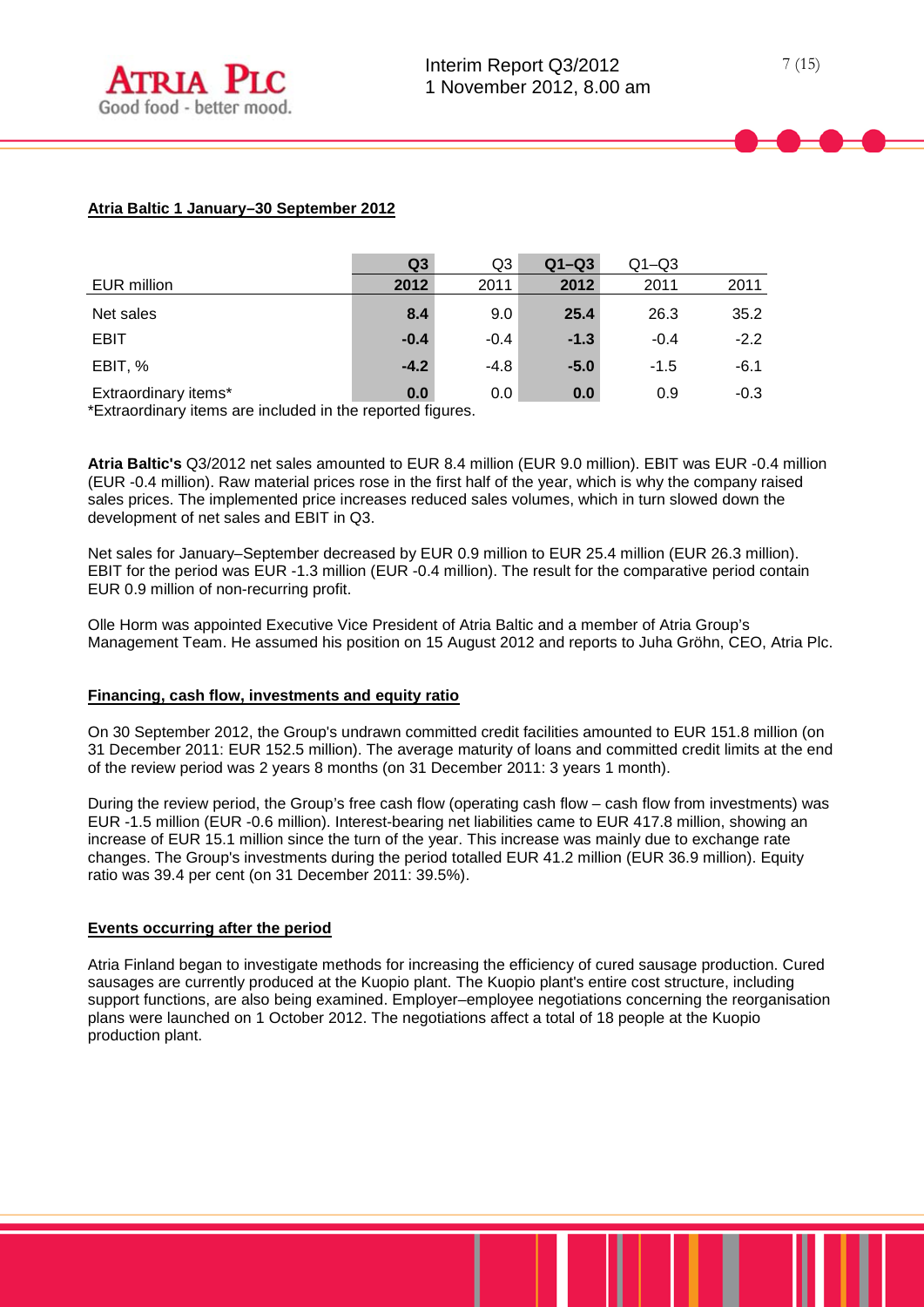



## **Personnel**

The Group had an average of 4,927 employees (5,550) during the period under review. Personnel by business area

| Atria Finland     | 2,057 (2,148) |
|-------------------|---------------|
| Atria Scandinavia | 1,110(1,147)  |
| Atria Russia      | 1,413 (1,854) |
| Atria Baltic      | 347 (401)     |

#### **Short-term business risks**

Uncertainty as to the predictability of raw material prices has increased. Otherwise, no significant changes have occurred in Atria Group's short-term business risks compared with the risks described in the financial statements for 2011.

#### **Outlook for the future**

The Group's EBIT was EUR 8.0 million in 2011. EBIT is expected to be considerably higher in 2012. Some growth in net sales is expected for 2012.

#### **Valid authorisations and authorisation to grant special rights and purchase of treasury shares**

The Annual General Meeting authorised the Board of Directors to decide, on one or several occasions, on the acquisition of a maximum of 2,800,000 of the company's own Series A shares with funds belonging to the company's unrestricted equity, subject to the provisions of the Limited Liability Companies Act regarding the maximum number of treasury shares to be held by a company. The company's own Series A shares may be acquired for use as consideration in any acquisitions or other arrangements relating to the company's business, to finance investments, as part of the company's incentive scheme, to develop the company's capital structure, to be otherwise further transferred, to be retained by the company or to be cancelled.

The shares shall be acquired in a proportion other than that of the shareholders' current shareholdings in the company in public trading arranged by NASDAQ OMX Helsinki Ltd at the trading market price at the moment of acquisition. The shares shall be acquired and paid for in accordance with the rules of NASDAQ OMX Helsinki Ltd and Euroclear Finland Oy. The Board of Directors is authorised to decide on the acquisition of treasury shares in all other respects.

The authorisation shall supersede the authorisation granted by the Annual General Meeting on 29 April 2011 to the Board of Directors to decide on the acquisition of the company's own shares and be valid until the closing of the next Annual General Meeting or until 30 June 2013, whichever is first.

The Annual General Meeting authorised the Board of Directors to decide, on one or several occasions, on an issue of a maximum of 12,800,000 new A shares or on an issue of any A shares held by the company through a share issue and/or by granting option rights or other special rights entitling holders to shares as referred to in Chapter 10, section 1 of the Limited Liability Companies Act. The authorisation is intended to be used for the financing or execution of any acquisitions or other arrangements or investments relating to the company's business, for the implementation of the company's incentive programme or for other purposes subject to a decision by the Board.

The Board is also authorised to decide on all terms and conditions of the share issue and of the granting of special rights as referred to in Chapter 10, Section 1 of the Companies Act. The authorisation thus includes the right to also issue shares in deviation from the proportion of the shares held by the shareholders under the conditions provided by law, the right to issue shares against or without payment and the right to decide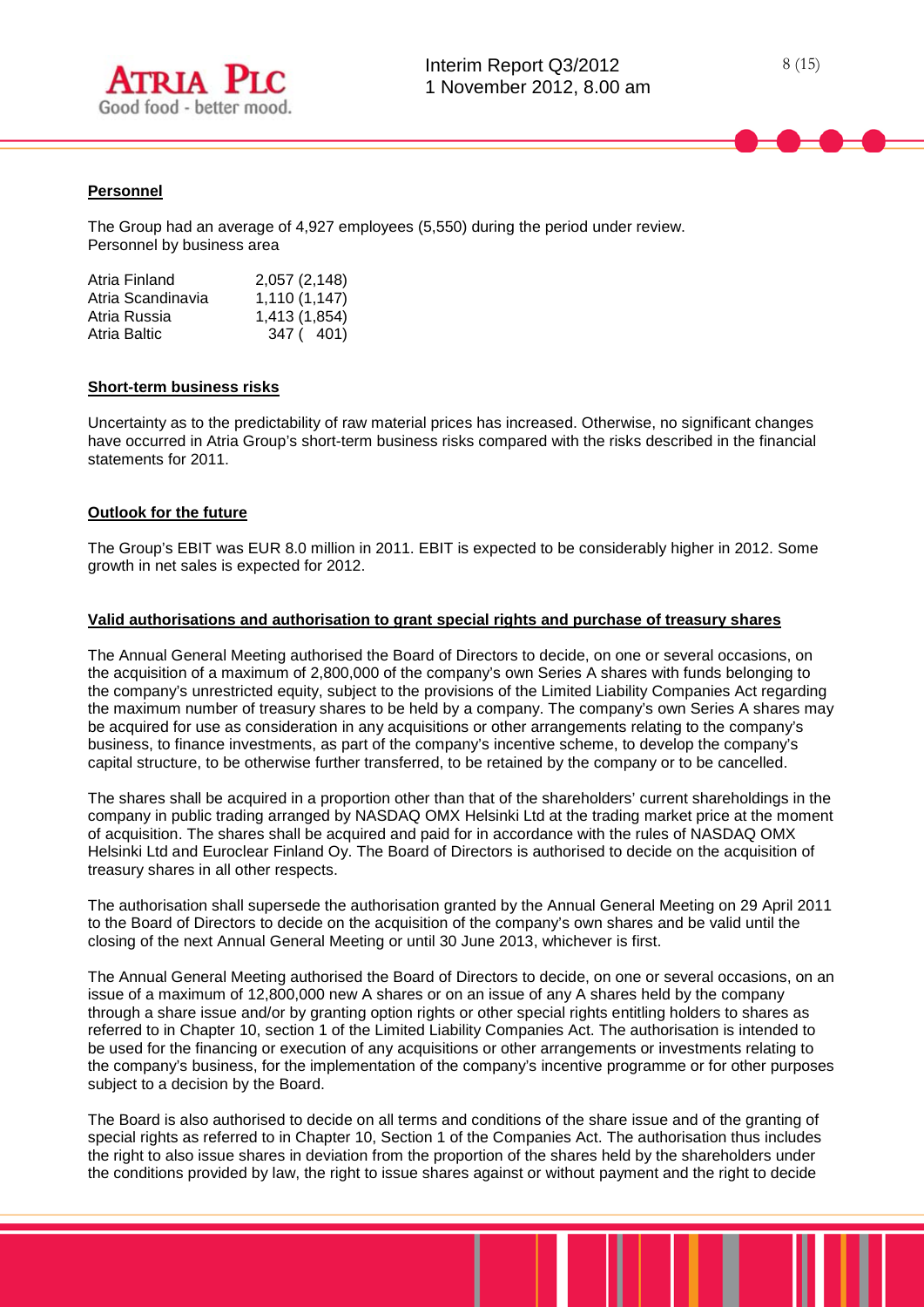on a share issue to the company itself without payment – subject to the provisions of the Companies Act regarding the maximum number of treasury shares to be held by a company.

The authorisation shall supersede the share issue authorisation granted by the Annual General Meeting on 29 April 2011 to the Board of Directors, and be valid until the closing of the next Annual General Meeting or until 30 June 2013, whichever is first.

# **Accounting principles**

This interim report has been prepared in accordance with the IAS 34 Interim Financial Reporting standard. Atria has applied the same principles in preparing this interim report as in preparing the 2011 annual financial statements. However, since 1 January 2012, the Group has adopted new or revised standards and IFRIC interpretations published by the IASB, included in the accounting principles of the annual financial statements of 2011. These new or revised standards or interpretations did not have any impact on the figures presented for the review period.

The principles and formulae for the calculation of key indicators have not changed, and they are presented in the 2011 annual financial statements. The figures given in the interim report are presented in units of 1,000,000 euros, so the combined total of individual figures may differ from the total sum presented. The figures presented in this interim report are unaudited.

**ATRIA PLC Board of Directors**

**For more information,** please contact Juha Gröhn, CEO, Atria Plc, tel. +358 400 684224.

**DISTRIBUTION** Nasdaq OMX Helsinki Ltd Major media www.atriagroup.com

The interim report is available on our website at [www.atriagroup.com,](http://www.atriagroup.com/) and can also be mailed to you upon request.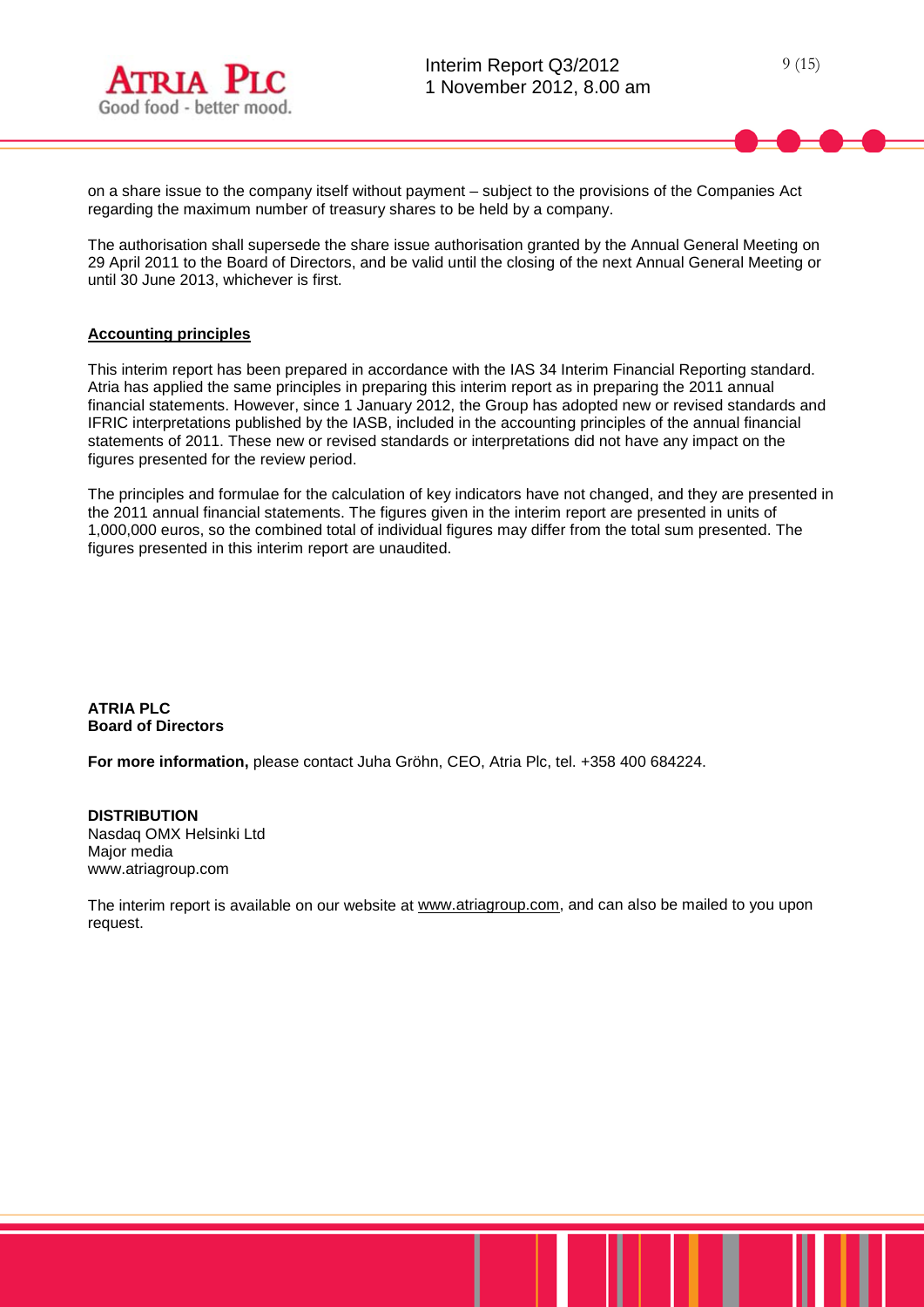

# **ATRIA GROUP**

| <b>CONSOLIDATED INCOME STATEMENT</b>                  |            |            |            |            |             |  |  |  |  |
|-------------------------------------------------------|------------|------------|------------|------------|-------------|--|--|--|--|
|                                                       |            |            |            |            |             |  |  |  |  |
| <b>EUR million</b>                                    | $7 - 9/12$ | $7 - 9/11$ | $1 - 9/12$ | $1 - 9/11$ | $1 - 12/11$ |  |  |  |  |
|                                                       |            |            |            |            |             |  |  |  |  |
| <b>Net sales</b>                                      | 341.1      | 325.5      | 982.9      | 963.1      | 1,301.9     |  |  |  |  |
|                                                       |            |            |            |            |             |  |  |  |  |
| Cost of goods sold                                    | $-291.8$   | $-288.3$   | $-857.5$   | $-862.1$   | $-1,162.7$  |  |  |  |  |
| <b>Gross profit</b>                                   | 49.3       | 37.2       | 125.4      | 101.0      | 139.2       |  |  |  |  |
|                                                       |            |            |            |            |             |  |  |  |  |
| Sales and marketing costs                             | $-22.2$    | $-20.6$    | $-69.9$    | $-67.0$    | $-90.5$     |  |  |  |  |
| Administration costs                                  | $-10.6$    | $-8.4$     | $-33.0$    | $-32.4$    | $-42.4$     |  |  |  |  |
| Other operating income                                | 0.6        | 1.4        | 1.8        | 5.0        | 8.4         |  |  |  |  |
| Other operating expenses                              | $-0.6$     | $-0.7$     | $-2.0$     | $-2.7$     | $-6.8$      |  |  |  |  |
| <b>EBIT</b>                                           | 16.6       | 9.0        | 22.4       | 3.8        | 8.0         |  |  |  |  |
|                                                       |            |            |            |            |             |  |  |  |  |
| Finance income and costs                              | $-3.5$     | $-3.8$     | $-10.8$    | $-10.3$    | $-14.1$     |  |  |  |  |
| Income from joint-ventures and associates             | $-0.1$     | 0.2        | 1.3        | 1.0        | 1.4         |  |  |  |  |
| <b>Profit before tax</b>                              | 13.1       | 5.4        | 12.9       | $-5.5$     | $-4.7$      |  |  |  |  |
|                                                       |            |            |            |            |             |  |  |  |  |
| Income taxes                                          | $-4.1$     | $-1.6$     | $-8.0$     | $-0.4$     | $-1.9$      |  |  |  |  |
| Profit for the period                                 | 8.9        | 3.9        | 4.9        | $-5.9$     | $-6.6$      |  |  |  |  |
|                                                       |            |            |            |            |             |  |  |  |  |
| Profit attributable to:                               |            |            |            |            |             |  |  |  |  |
| Owners of the parent                                  | 8.7        | 3.7        | 4.7        | $-6.0$     | $-6.7$      |  |  |  |  |
| Non-controlling interests                             | 0.2        | 0.2        | 0.2        | 0.1        | 0.0         |  |  |  |  |
| <b>Total</b>                                          | 8.9        | 3.9        | 4.9        | $-5.9$     | $-6.6$      |  |  |  |  |
|                                                       |            |            |            |            |             |  |  |  |  |
| Basic earnings/share, EUR                             | 0.31       | 0.13       | 0.17       | $-0.21$    | $-0.24$     |  |  |  |  |
| Diluted earnings/share, EUR                           | 0.31       | 0.13       | 0.17       | $-0.21$    | $-0.24$     |  |  |  |  |
|                                                       |            |            |            |            |             |  |  |  |  |
| <b>CONSOLIDATED STATEMENT OF COMPREHENSIVE INCOME</b> |            |            |            |            |             |  |  |  |  |

| <b>EUR million</b>                          | $7 - 9/12$ | $7 - 9/11$ | $1 - 9/12$ | $1 - 9/11$ | $1 - 12/11$ |
|---------------------------------------------|------------|------------|------------|------------|-------------|
| Profit for the period                       | 8.9        | 3.9        | 4.9        | $-5.9$     | -6.6        |
| Other comprehensive income after tax:       |            |            |            |            |             |
| Available-for-sale financial assets         | 0.0        |            | 0.0        |            | 0.0         |
| Cash flow hedging                           | $-1.0$     | $-2.7$     | $-1.2$     | $-4.0$     | $-6.2$      |
| Actuarial loss on post employment           |            |            |            |            |             |
| benefit obligations                         | 0.0        |            | 0.0        |            | $-1.6$      |
| <b>Translation differences</b>              | 5.7        | $-9.0$     | 9.4        | $-9.6$     | $-2.9$      |
| Total comprehensive income for the period   | 13.7       | $-7.8$     | 13.1       | $-19.5$    | $-17.3$     |
| Total comprehensive income attributable to: |            |            |            |            |             |
| Owners of the parent                        | 13.4       | $-8.0$     | 12.7       | $-19.6$    | $-17.3$     |
| Non-controlling interests                   | 0.3        | 0.1        | 0.3        | 0.1        | 0.1         |
| Total                                       | 13.7       | $-7.8$     | 13.1       | $-19.5$    | $-17.3$     |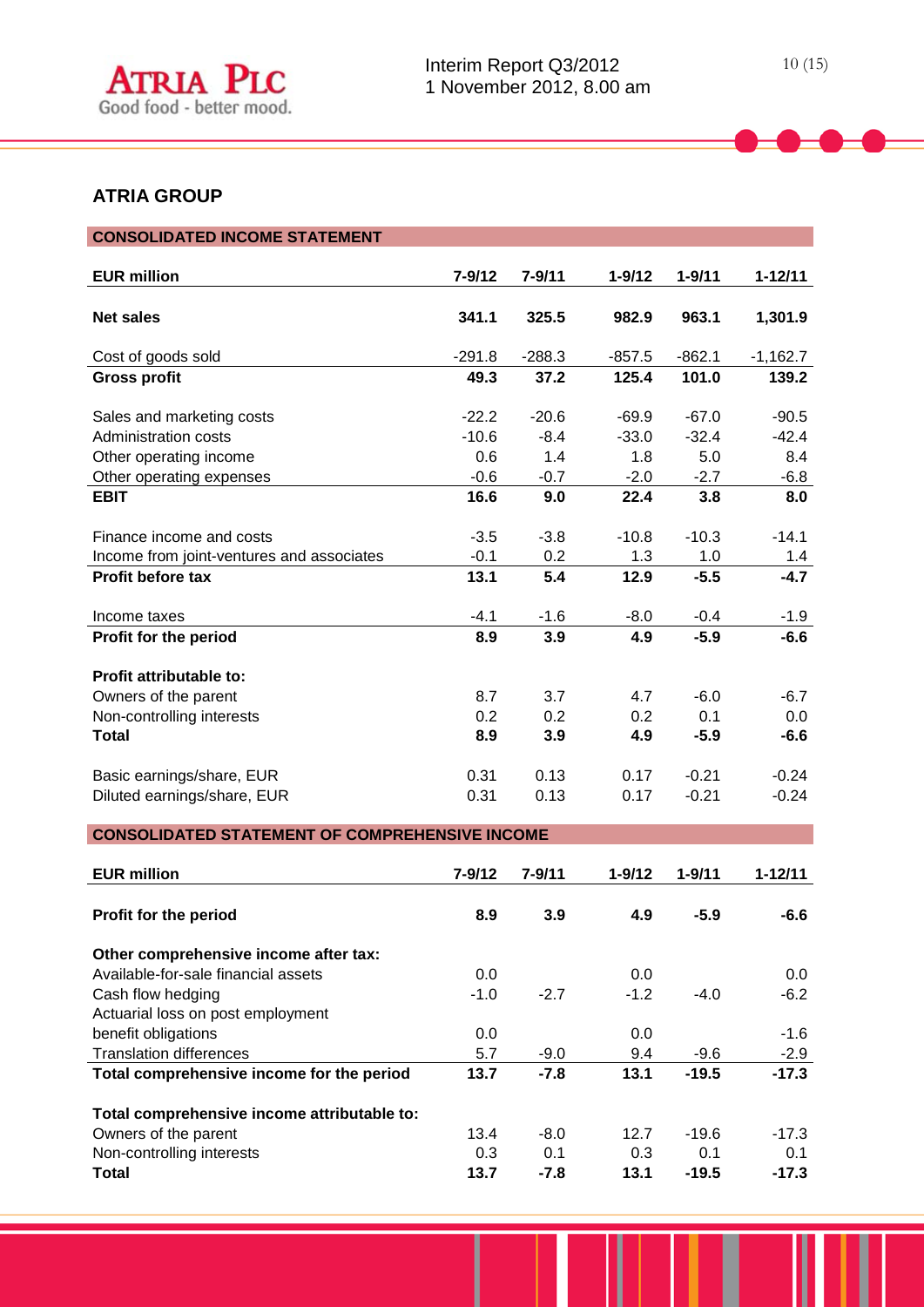#### **CONSOLIDATED STATEMENT OF FINANCIAL POSITION**

| <b>Assets</b>                                             |         |         |          |
|-----------------------------------------------------------|---------|---------|----------|
| <b>EUR million</b>                                        | 30.9.12 | 30.9.11 | 31.12.11 |
|                                                           |         |         |          |
| <b>Non-current assets</b>                                 | 475.1   | 458.2   | 464.4    |
| Property, plant and equipment<br><b>Biological assets</b> | 1.5     | 1.3     | 1.4      |
| Goodwill                                                  | 169.3   | 158.8   | 163.1    |
| Other intangible assets                                   | 75.8    | 72.0    | 74.4     |
| Investments in joint ventures and associates              | 14.5    | 13.3    | 13.9     |
| Other financial assets                                    | 1.7     | 1.6     | 1.6      |
| Loans and other receivables                               | 16.1    | 16.9    | 19.9     |
| Deferred tax assets                                       | 15.7    | 13.8    | 15.9     |
| <b>Total</b>                                              | 769.7   | 735.9   | 754.6    |
|                                                           |         |         |          |
| <b>Current assets</b>                                     |         |         |          |
| Inventories                                               | 117.2   | 104.3   | 108.2    |
| <b>Biological assets</b>                                  | 6.2     | 5.4     | 5.3      |
| Trade and other receivables                               | 184.8   | 190.4   | 188.4    |
| Cash and cash equivalents                                 | 8.0     | 8.9     | 6.6      |
| <b>Total</b>                                              | 316.2   | 309.0   | 308.5    |
| Non-current assets held for sale                          | 4.5     | 9.1     | 4.4      |
| <b>Total assets</b>                                       | 1,090.4 | 1,053.9 | 1,067.5  |
|                                                           |         |         |          |
| <b>Equity and liabilities</b>                             |         |         |          |
| <b>EUR million</b>                                        | 30.9.12 | 30.9.11 | 31.12.11 |
|                                                           |         |         |          |
| Equity belonging to the shareholders                      |         |         |          |
| of the parent company                                     | 425.9   | 416.6   | 418.8    |
| Non-controlling interest                                  | 3.2     | 2.9     | 2.9      |
| <b>Total equity</b>                                       | 429.1   | 419.5   | 421.7    |
| <b>Non-current liabilities</b>                            |         |         |          |
| Interest-bearing financial liabilities                    | 274.5   | 307.4   | 297.1    |
| Deferred tax liabilities                                  | 48.0    | 47.6    | 48.0     |
| Pension liabilities                                       | 7.8     |         | 7.3      |
| Other non-interest-bearing liabilities                    | 7.3     | 2.8     | 4.2      |
| Provisions                                                | 0.0     | 0.3     | $0.0\,$  |
| <b>Total</b>                                              | 337.6   | 358.1   | 356.5    |
|                                                           |         |         |          |
| <b>Current liabilities</b>                                |         |         |          |
| Interest-bearing financial liabilities                    | 151.3   | 116.1   | 112.2    |
| Trade and other payables                                  | 172.3   | 160.2   | 177.0    |
| <b>Total</b>                                              | 323.6   | 276.3   | 289.3    |
| <b>Total liabilities</b>                                  | 661.3   | 634.4   | 645.8    |
| <b>Total equity and liabilities</b>                       | 1,090.4 |         |          |
|                                                           |         | 1,053.9 | 1,067.5  |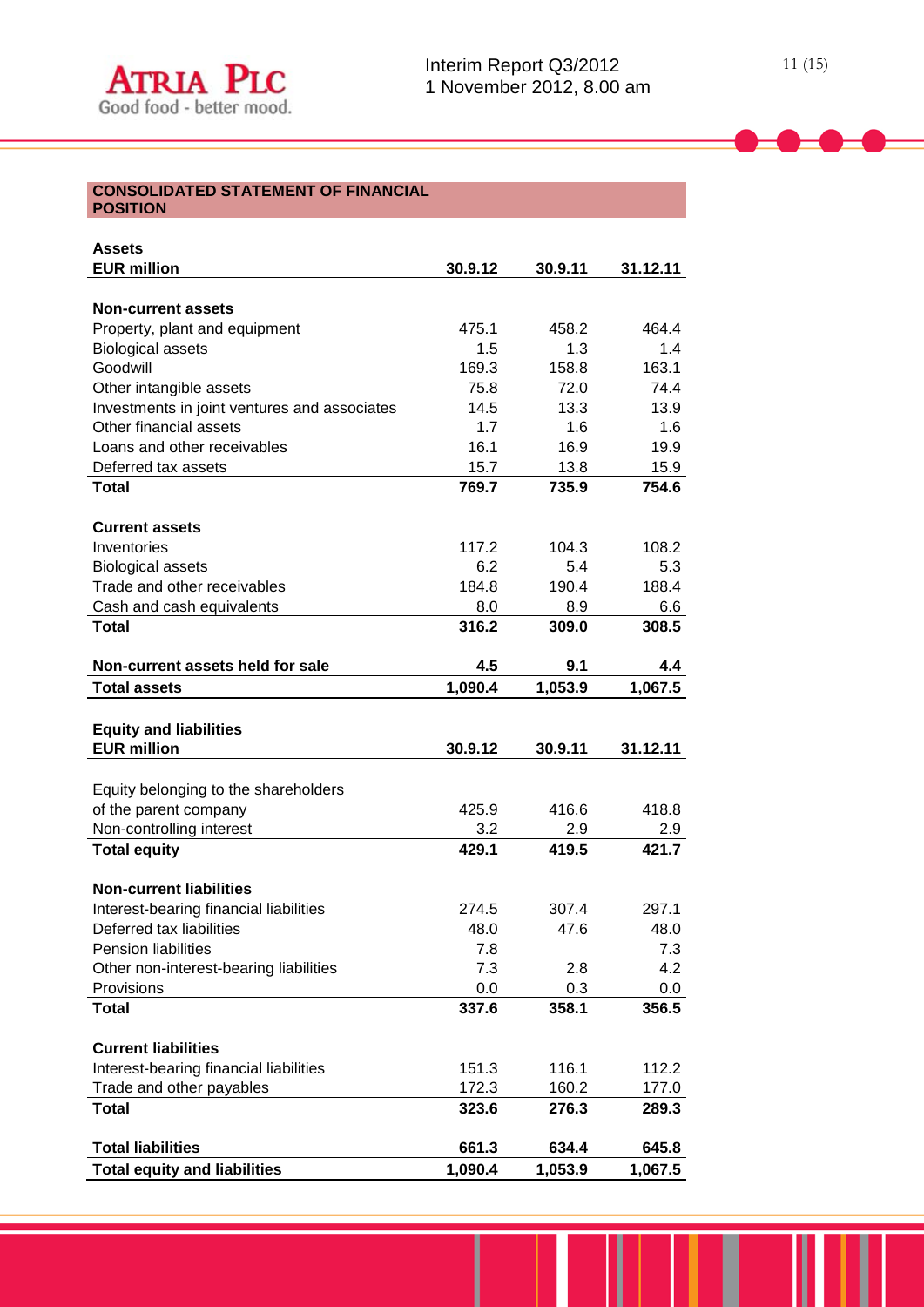# **CONSOLIDATED STATEMENT OF CHANGES IN EQUITY**

| <b>EUR million</b>                                                                                                                     | Equity belonging to the shareholders<br>of parent company |                                      |            |                     |                                 | Non-<br>cont<br>roll | <b>Total</b><br>equity                  |                             |                      |                             |
|----------------------------------------------------------------------------------------------------------------------------------------|-----------------------------------------------------------|--------------------------------------|------------|---------------------|---------------------------------|----------------------|-----------------------------------------|-----------------------------|----------------------|-----------------------------|
|                                                                                                                                        | ca<br>pit<br>al                                           | Share Share Own Other<br>pre<br>mium | sha<br>res | reser<br><b>ves</b> | non-<br>rest.<br>equity<br>fund | lation<br>diff.      | Inv. Trans Retain<br>ed<br>earn<br>ings | <b>Total</b>                | ing<br>inte<br>rests |                             |
| <b>Equity 1.1.11</b>                                                                                                                   | 48.1                                                      | 138.5                                | $-1.3$     | 1.8                 | 110.6                           | $-14.4$              |                                         | 159.9 443.2                 | 2.9                  | 446.0                       |
| Comprehensive<br>income for the period<br>Profit for the period<br>Other comprehensive<br>income                                       |                                                           |                                      |            |                     |                                 |                      | $-6.0$                                  | $-6.0$                      | 0.1                  | $-5.9$                      |
| Available-for-sale<br>financial assets<br>Cash flow hedging<br><b>Translation differences</b><br><b>Transactions</b><br>with owners    |                                                           |                                      |            | 0.0<br>$-4.0$       |                                 | $-9.6$               |                                         | 0.0<br>$-4.0$<br>$-9.6$     |                      | 0.0<br>$-4.0$<br>$-9.6$     |
| Distribution of dividends                                                                                                              |                                                           |                                      |            |                     |                                 |                      | $-7.0$                                  | $-7.0$                      |                      | $-7.0$                      |
| <b>Equity 30.9.11</b>                                                                                                                  | 48.1                                                      | 138.5                                | $-1.3$     | $-2.2$              | 110.6                           | $-24.0$              |                                         | 146.9 416.5                 | 2.9                  | 419.4                       |
| <b>Equity 1.1.12</b>                                                                                                                   | 48.1                                                      | 138.5                                | $-1.3$     | $-4.4$              | 110.6                           | $-17.2$              |                                         | 144.5 418.8                 | 2.9                  | 421.7                       |
| Comprehensive<br>income for the period<br>Profit for the period<br>Other comprehensive<br>income<br>Available-for-sale                 |                                                           |                                      |            |                     |                                 |                      | 4.7                                     | 4.7                         | 0.2                  | 4.9                         |
| financial assets<br>Cash flow hedging<br><b>Actuarial loss</b><br><b>Translation differences</b><br><b>Transactions</b><br>with owners |                                                           |                                      |            | 0.0<br>$-1.2$       |                                 | 9.2                  |                                         | 0.0<br>$-1.2$<br>0.0<br>9.2 | 0.1                  | 0.0<br>$-1.2$<br>0.0<br>9.4 |
| Distribution of dividends                                                                                                              |                                                           |                                      |            |                     |                                 |                      | $-5.6$                                  | $-5.6$                      |                      | $-5.6$                      |
| <b>Equity 30.9.12</b>                                                                                                                  | 48.1                                                      | 138.5                                | $-1.3$     | $-5.6$              | 110.6                           | $-7.9$               | 143.6                                   | 425.9                       | 3.2                  | 429.1                       |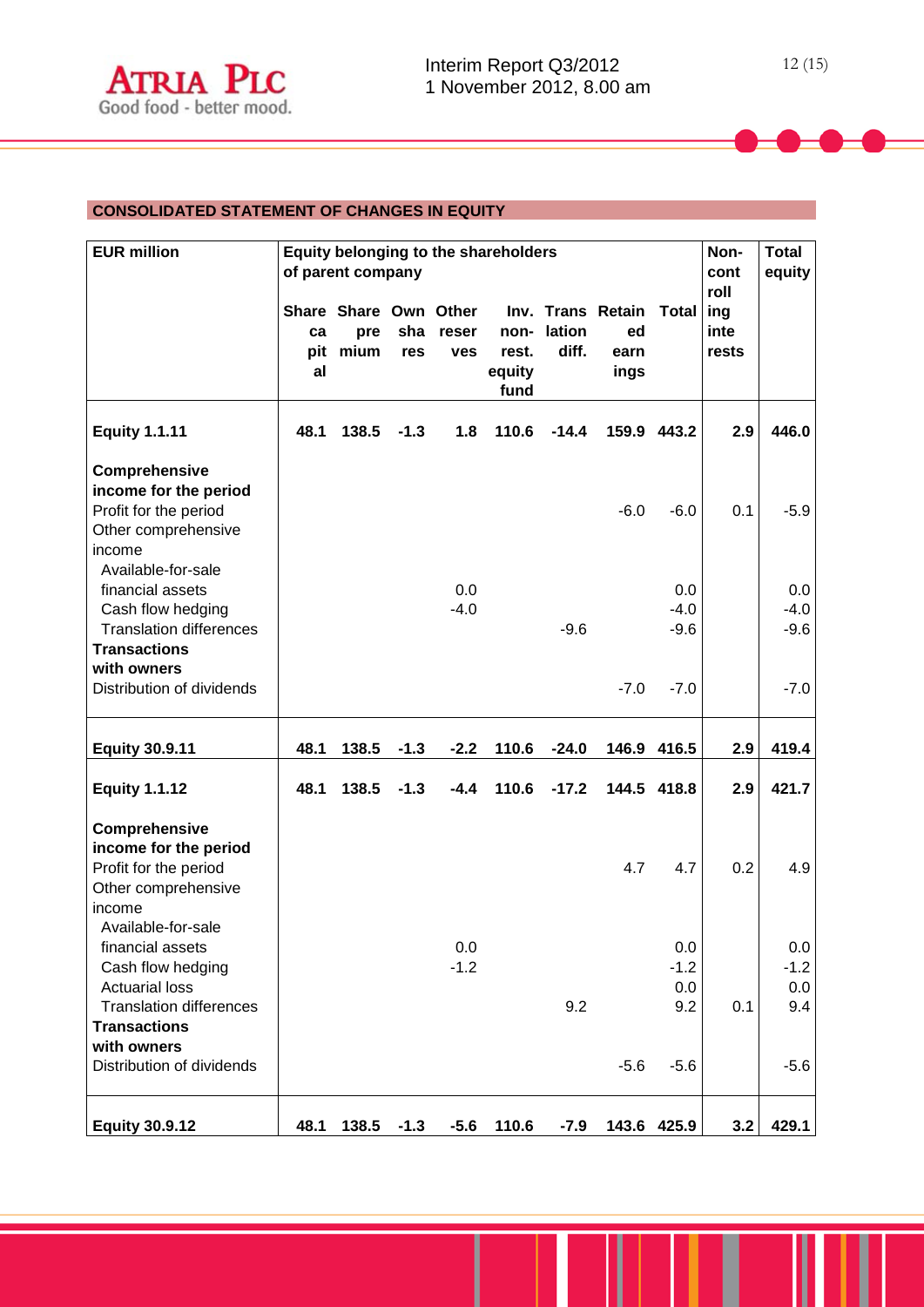| <b>CONSOLIDATED CASH FLOW STATEMENT</b>    |            |            |             |
|--------------------------------------------|------------|------------|-------------|
|                                            |            |            |             |
| <b>EUR million</b>                         | $1 - 9/12$ | $1 - 9/11$ | $1 - 12/11$ |
|                                            |            |            |             |
| Cash flow from operating activities        |            |            |             |
| Operating activities                       | 42.2       | 36.8       | 61.0        |
| <b>Financial items and taxes</b>           | $-6.5$     | $-8.2$     | $-10.7$     |
| Net cash flow from operating activities    | 35.7       | 28.6       | 50.3        |
| Cash flow from investing activities        |            |            |             |
| Tangible and intangible assets             | $-40.0$    | $-24.0$    | $-34.2$     |
| Disposal of subsidiary                     | 0.0        | 2.0        | 2.0         |
| Acquisition of subsidiary                  | 0.0        | $-6.1$     | $-6.1$      |
| Investments                                | 2.8        | $-1.1$     | $-2.5$      |
| Net cash used in investing activities      | $-37.3$    | $-29.2$    | $-40.8$     |
| <b>Cash flow from financing activities</b> |            |            |             |
| Proceeds from non-current borrowings       | 30.0       | 50.0       | 50.0        |
| Repayments of non-current loans and        |            |            |             |
| changes in current loans                   | $-22.0$    | $-51.7$    | $-64.2$     |
| Dividends paid                             | $-5.6$     | $-7.0$     | $-7.0$      |
| Net cash used in financing activities      | 2.4        | $-8.8$     | $-21.2$     |

**Change in liquid funds 0.9 -9.4 -11.7**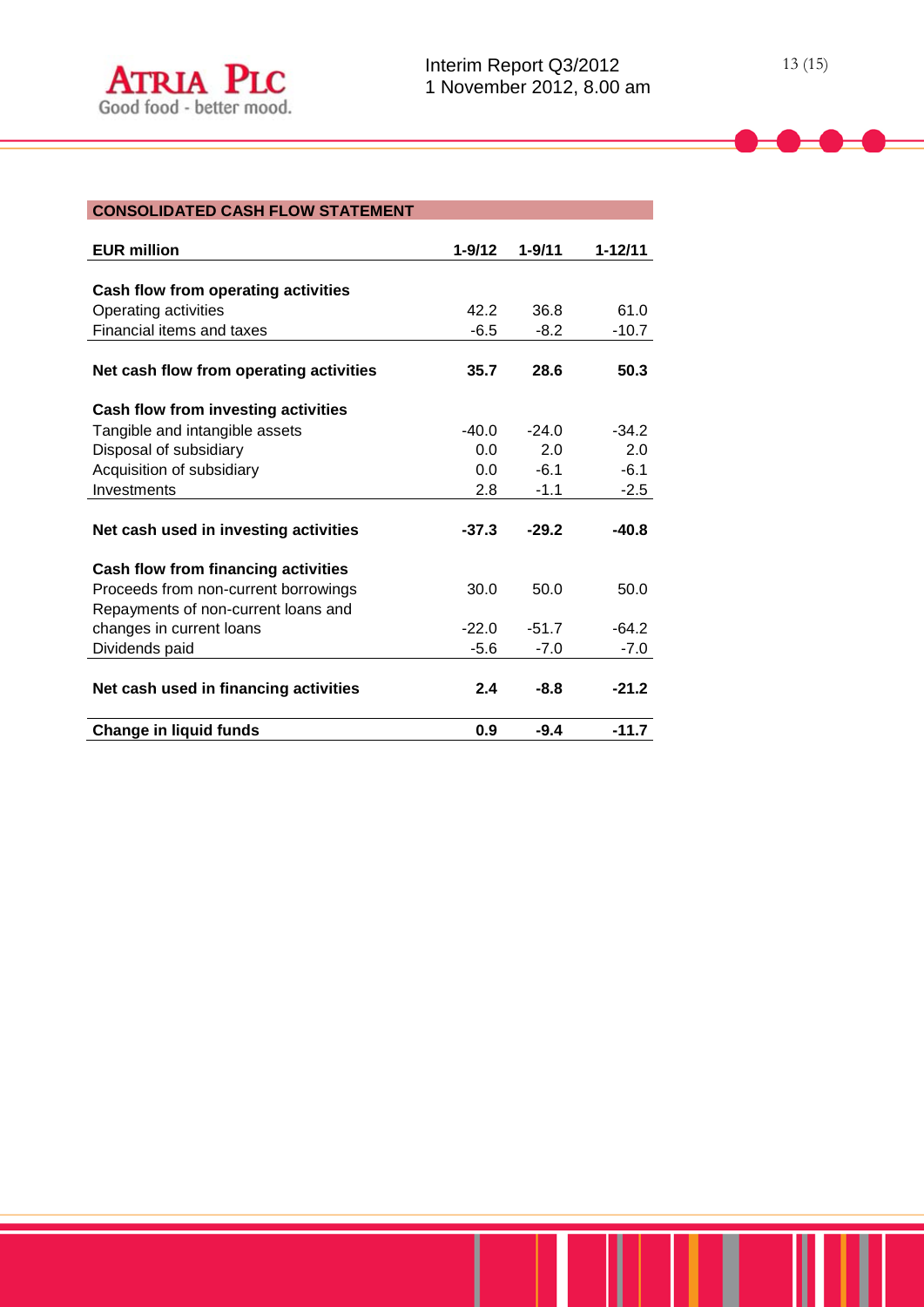# **OPERATING SEGMENTS**

| <b>EUR million</b>   | $7 - 9/12$ | $7 - 9/11$ | $1 - 9/12$ | $1 - 9/11$ | $1 - 12/11$ |
|----------------------|------------|------------|------------|------------|-------------|
|                      |            |            |            |            |             |
| <b>Net sales</b>     |            |            |            |            |             |
| Finland              | 205.1      | 197.5      | 598.1      | 586.8      | 793.7       |
| Scandinavia          | 100.1      | 93.5       | 284.6      | 277.1      | 374.9       |
| Russia               | 33.9       | 31.0       | 93.5       | 91.8       | 123.0       |
| <b>Baltic</b>        | 8.4        | 9.0        | 25.4       | 26.3       | 35.2        |
| Eliminations         | $-6.3$     | $-5.6$     | $-18.6$    | $-18.9$    | $-24.9$     |
| <b>Total</b>         | 341.1      | 325.5      | 982.9      | 963.1      | 1 301.9     |
|                      |            |            |            |            |             |
| <b>EBIT</b>          |            |            |            |            |             |
| Finland              | 12.5       | 9.0        | 25.5       | 12.2       | 19.3        |
| Scandinavia          | 4.4        | 4.7        | 6.3        | 9.7        | 13.8        |
| Russia               | 0.6        | $-3.3$     | $-4.7$     | $-14.5$    | $-18.9$     |
| <b>Baltic</b>        | $-0.4$     | $-0.4$     | $-1.3$     | $-0.4$     | $-2.2$      |
| Unallocated          | $-0.6$     | $-0.9$     | $-3.5$     | $-3.2$     | $-4.1$      |
| <b>Total</b>         | 16.6       | 9.0        | 22.4       | 3.8        | 8.0         |
|                      |            |            |            |            |             |
| <b>Investments</b>   |            |            |            |            |             |
| Finland              | 10.1       | 6.0        | 29.4       | 24.7       | 28.7        |
| Scandinavia          | 3.9        | 2.3        | 7.0        | 6.3        | 10.5        |
| Russia               | 1.5        | 2.3        | 4.5        | 5.1        | 6.9         |
| <b>Baltic</b>        | 0.1        | 0.3        | 0.2        | 0.8        | 1.0         |
| <b>Total</b>         | 15.5       | 10.9       | 41.2       | 36.9       | 47.0        |
|                      |            |            |            |            |             |
| <b>Depreciations</b> |            |            |            |            |             |
| Finland              | 6.3        | 6.4        | 19.4       | 19.3       | 25.6        |
| Scandinavia          | 3.1        | 2.9        | 9.0        | 8.7        | 11.4        |
| Russia               | 2.6        | 2.5        | 7.7        | 7.6        | 10.1        |
| <b>Baltic</b>        | 0.7        | 0.7        | 2.2        | 2.1        | 2.8         |
| <b>Total</b>         | 12.7       | 12.4       | 38.3       | 37.7       | 50.0        |